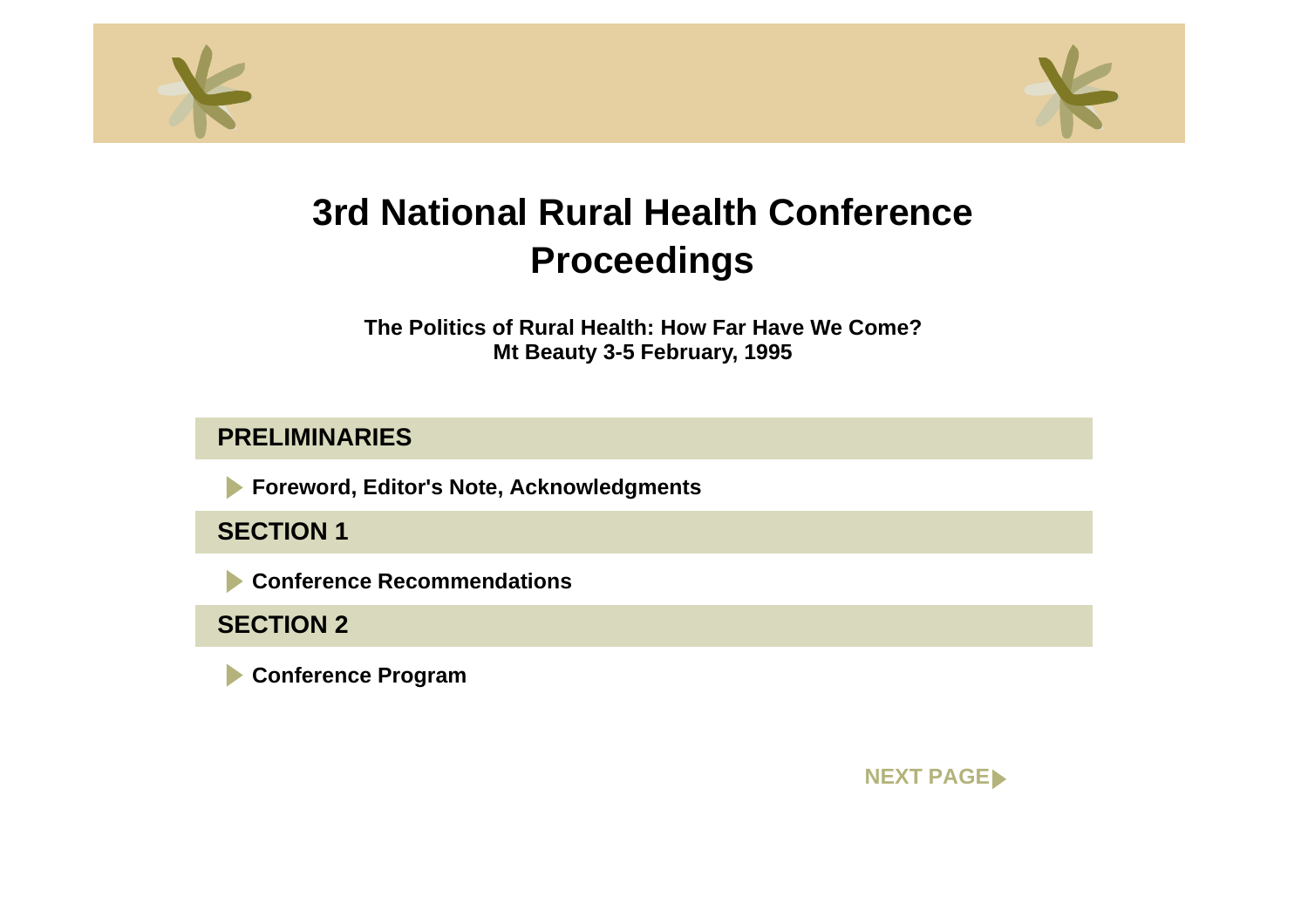<span id="page-1-0"></span>

**National Rural Health Alliance** 



#### **3rd National Rural Health Conference Proceedings**

# **SECTION 3 - CONFERENCE PAPERS IN THE ORDER IN WHICH THEY WERE PRESENTED**

### **[Welcome and Introduction](#page-0-0)**

Sabina Knight, Chairperson, Conference Organising Committee

# **[Opening Session](#page-0-0)**

Chaired by Prue Power, Deputy Director of the Australian Hospital Association

# **[The Politics And Economics Of The Rural Health System: Equity And Efficienc](#page-0-0)y**

Gavin Mooney, Professor in Health Economics, Centre for Health Economics Research and Evaluation, Westmead Hospital, Sydney

# **[Official Opening Address](#page-0-0)**

Hon Dr Carmen Lawrence MP, Federal Minister for Human Services and Health

### **[A Total Rural Health Care System As Judged By The Expectations And](#page-0-0) Experiences Of Its Consumers**

Merrilyn Walton, Commissioner NSW Health Care Complaints Comission



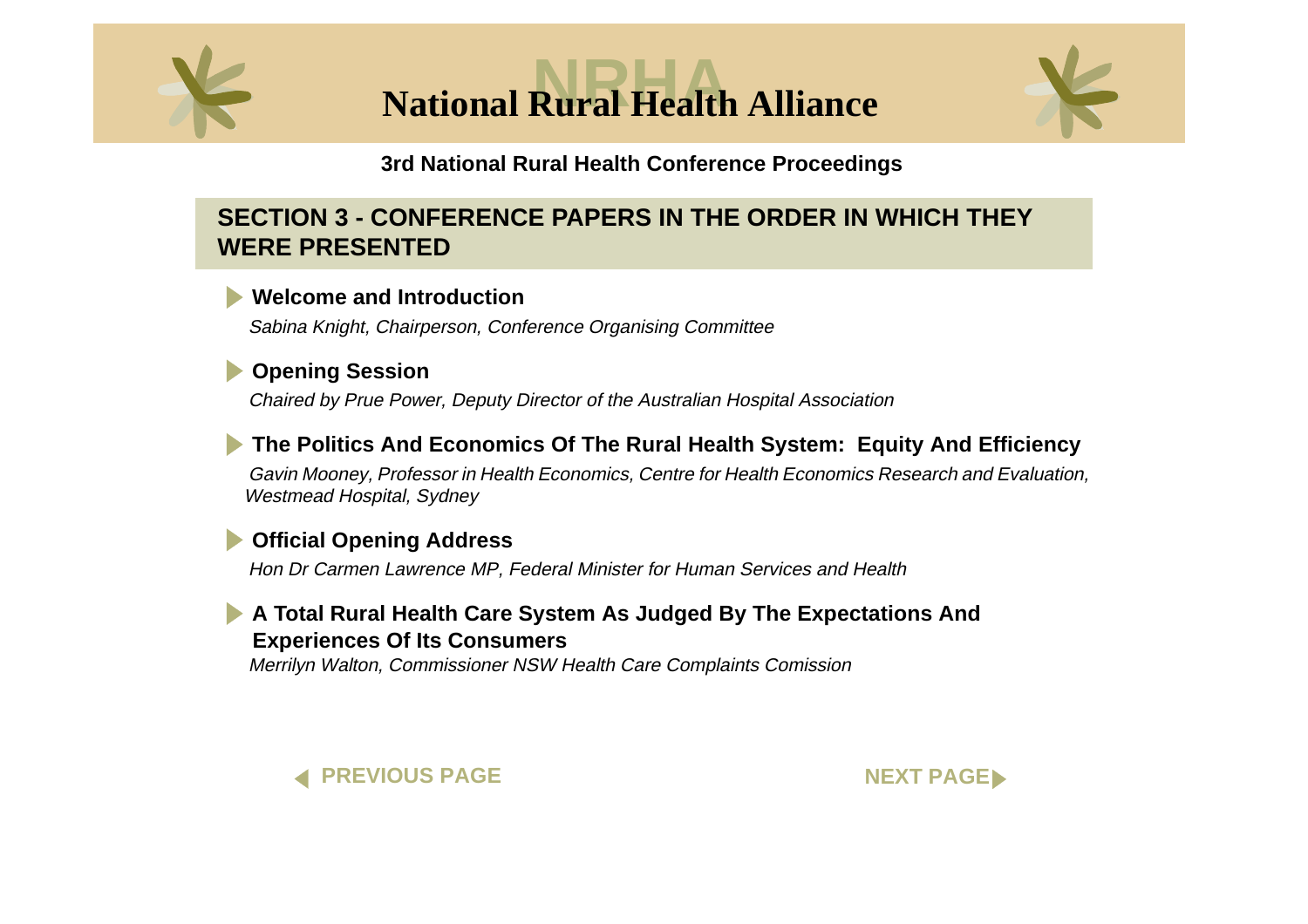<span id="page-2-0"></span>



### **[Rural Health Consumer Issues](#page-0-0)**

Rob Currie, Senior Physiotherapist, Rapid Creek, NT Robbie Sallee, Deputy Chairperson, Apunipima Cape York Health Council Jack Shepherd, Immediate Past President, Rural Doctors' Assoc. of Australia

# **SECTION 4 - KEYNOTE PRESENTATIONS ON INNOVATIVE EDUCATIONAL SYSTEMS FOR RURAL HEALTH CARE PROFESSIONALS**

# **[The Rural Health Education Centre](#page-0-0)**

Dr Robert Hodge, Director, Rural Health Education Centre ANU Canberra

#### **Mind In Cyberspace, Feet On The Ground: Utilising New And Existing [Communications Technology For Health Service Delivery To Aboriginal People In](#page-0-0) Remote Areas**

Peter Toyne and Robin Japanangka Granites, Tanami Network

### **[The Western Australian Centre For Remote And Rural Medicine](#page-0-0)**

Dr Brian Williams, Director

### **[Extending To Rural And Remote Australia A Multidisciplinary Continuing](#page-0-0) Professional Education Program On Child And Adolescent Health**

Hilary Russell, Director, Education and Quality Assurance, Centre for Community Child Health & Ambulatory Paediatrics, Royal Children's Hospital, Melbourne



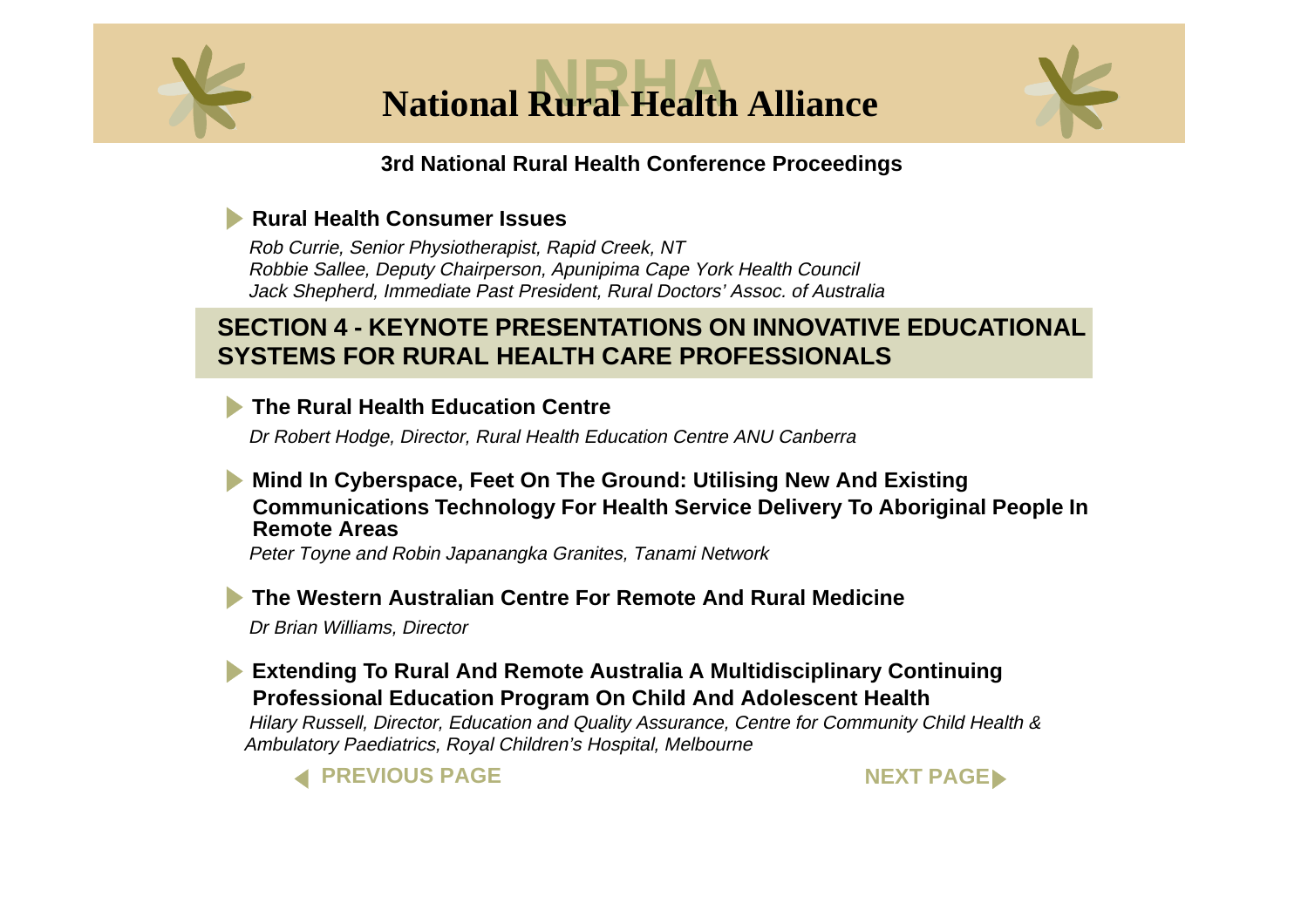<span id="page-3-0"></span>



**[Dabbling With Data: Morbidity And Mortality In Rural Australia Par](#page-0-0)t I** Roger Strasser, Australian Rural Health Research Institute

**[Dabbling With Data: Morbidity And Mortality In Rural Australia Part](#page-0-0) II** Patricia Buckley, Director, Australian Rural Health Research Institute

# **SECTION 5 - SATURDAY 4TH FEBRUARY 1995**

**[Consumers And The National Rural Health Strategy](#page-0-0)**

Des Murray, Director, Workforce Support and Rural Health, Dept of Human Services and Health

#### **[An Overview Of The Support Needs Of The Various Categories Of Health Workers](#page-0-0)  In Rural And Remote Areas**

Margaret Conley, Executive Director, Public Health Assoc, Canberra

**[Governments And The Improvement Of Rural Health Outcomes](#page-0-0)**

Gillian Biscoe, Secretary, Dept of Community and Health Services, Tasmania



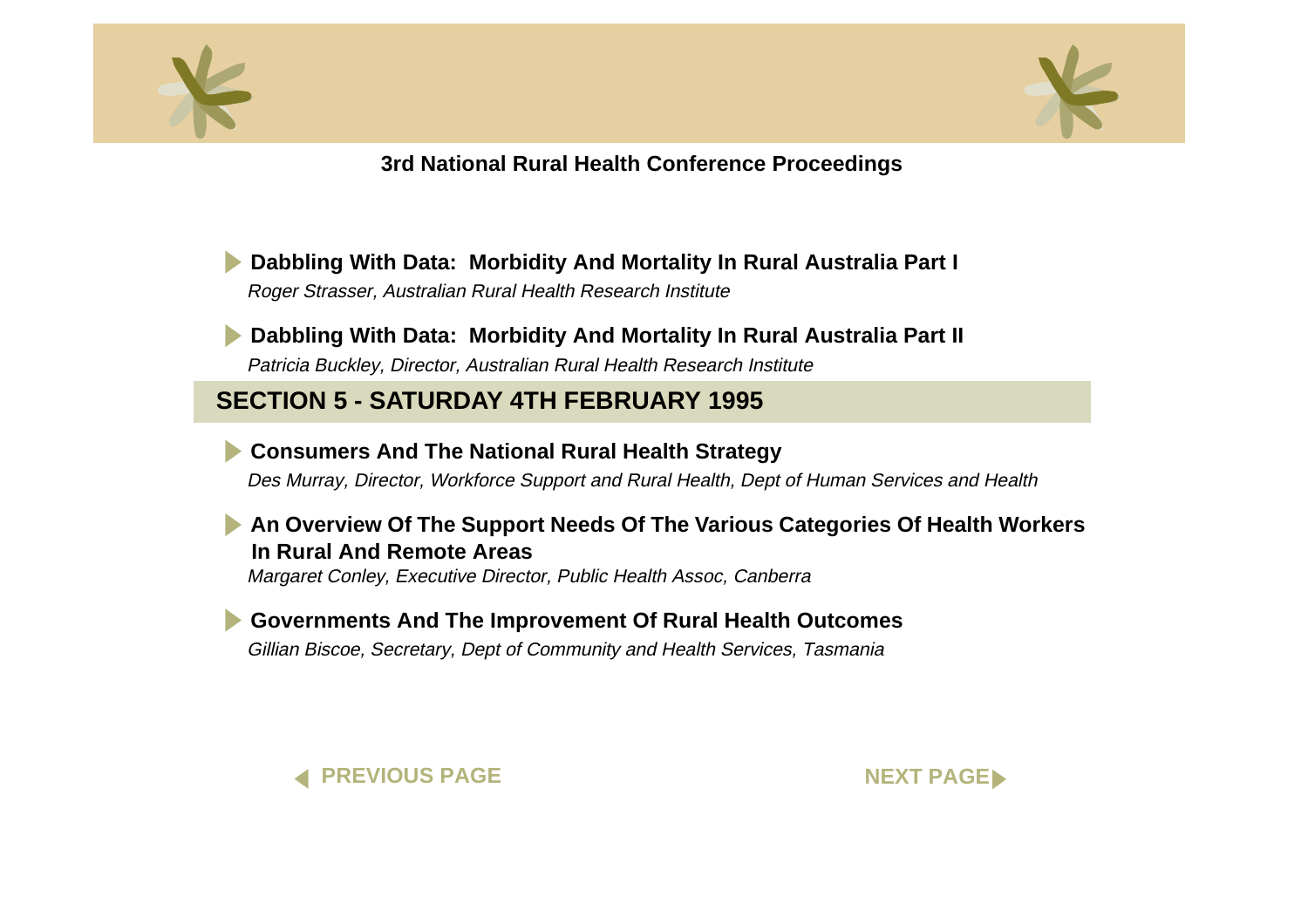<span id="page-4-0"></span>



# **SECTION 6 - KEYNOTE PRESENTATIONS ON SEXUAL AND WOMEN'S HEALTH**



# **[Alukura -An Aboriginal Women's Community-Controlled Health And Birthin](#page-0-0)g Centre**

Lynette Stuart, Acting Director (February 1995)

**[Primary Sexual Health Care For Women, By Wome](#page-0-0)n** Elaine Dietsch, Clinical Nurse Consultant, Womens Health, Leeton NSW

# **[The Tri-State Project: In The Pursuit Of Excellence](#page-0-0)**

Marilyn Chalkley and Kerry Arabena

# **[A Community Based Well Woman's Programme In A Remote Aborigin](#page-0-0)al Community**

Susan Crewe, RN Ida Granites, AHW NT Rural Health Annette Coppola, AIDS Unit CDC Alice Springs Marisa Gilles, DMO Rural Health



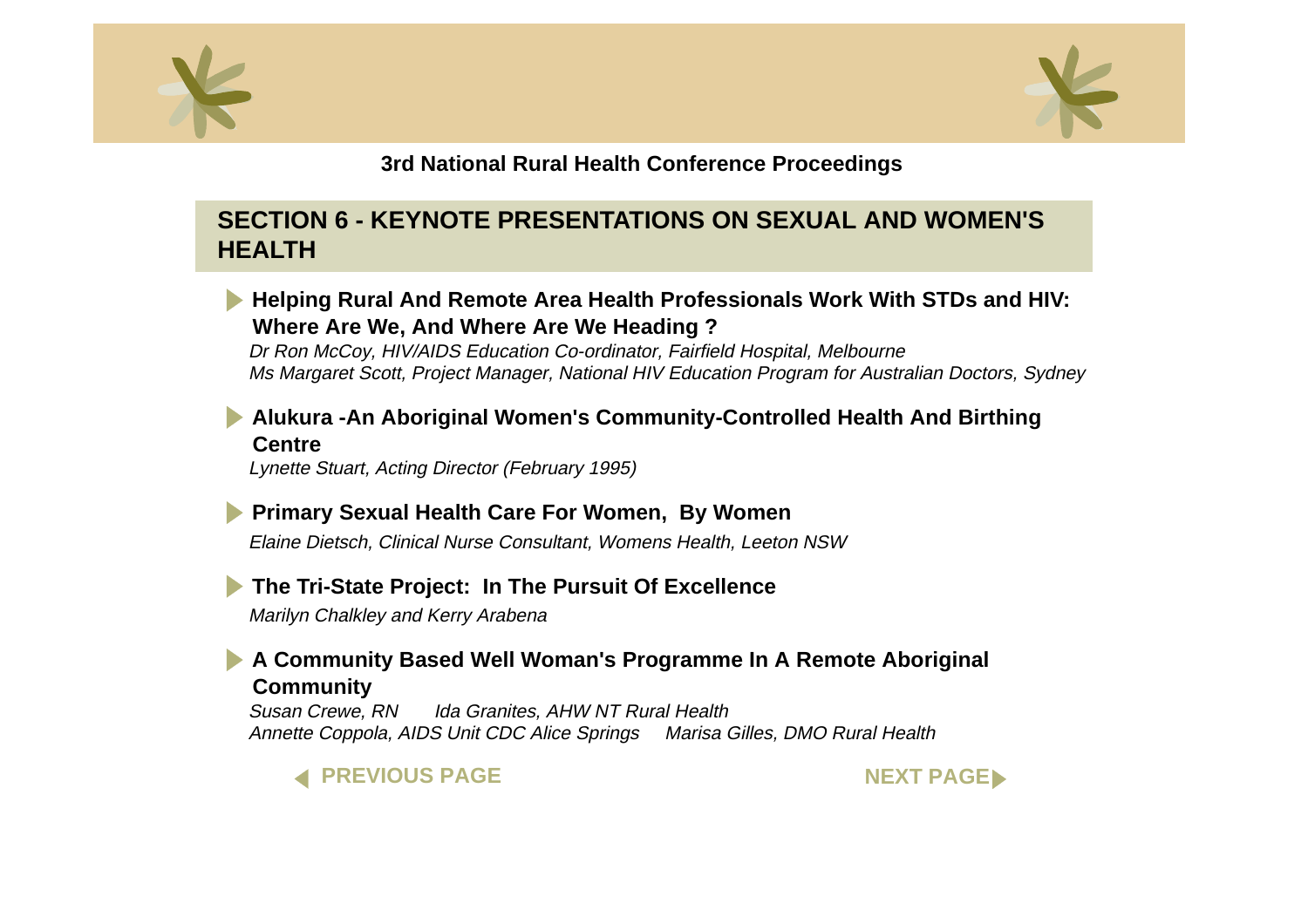<span id="page-5-0"></span>



#### **[Where The Past Meets The Future: A Role For Prevention In Aboriginal Menta](#page-0-0)l Health?**

Ernst Hunter, Regional Psychiatrist, Aboriginal and Torres Strait Islander Health, Peninsula Health Authority, Cairns

#### **[Lunchtime Address](#page-0-0)**

Hon Dr Denis Napthine MLA Parliamentary Secretary to the Victorian Minister for Health

# **SECTION 7 - KEYNOTE PRESENTATIONS ON MULTI-PURPOSE SERVICES AND CENTRES**

**[The Dalwallinu Multi-Purpose Service One Year On: What have we done? Why did](#page-0-0)  we do it**

Irene Mills, Chairperson, Dalwallinu Health and Hospital Board

#### **[Multi-Purpose Services: The Braidwood Experience](#page-0-0)**

Anthony J Bailey, Manager, Braidwood Multi-purpose Service

**[The Multi-Purpose Centres In The Victorian Bush Nursing Association's Network](#page-0-0)**

Andrew Tsindos, Chief Executive, VBNA, Melbourne

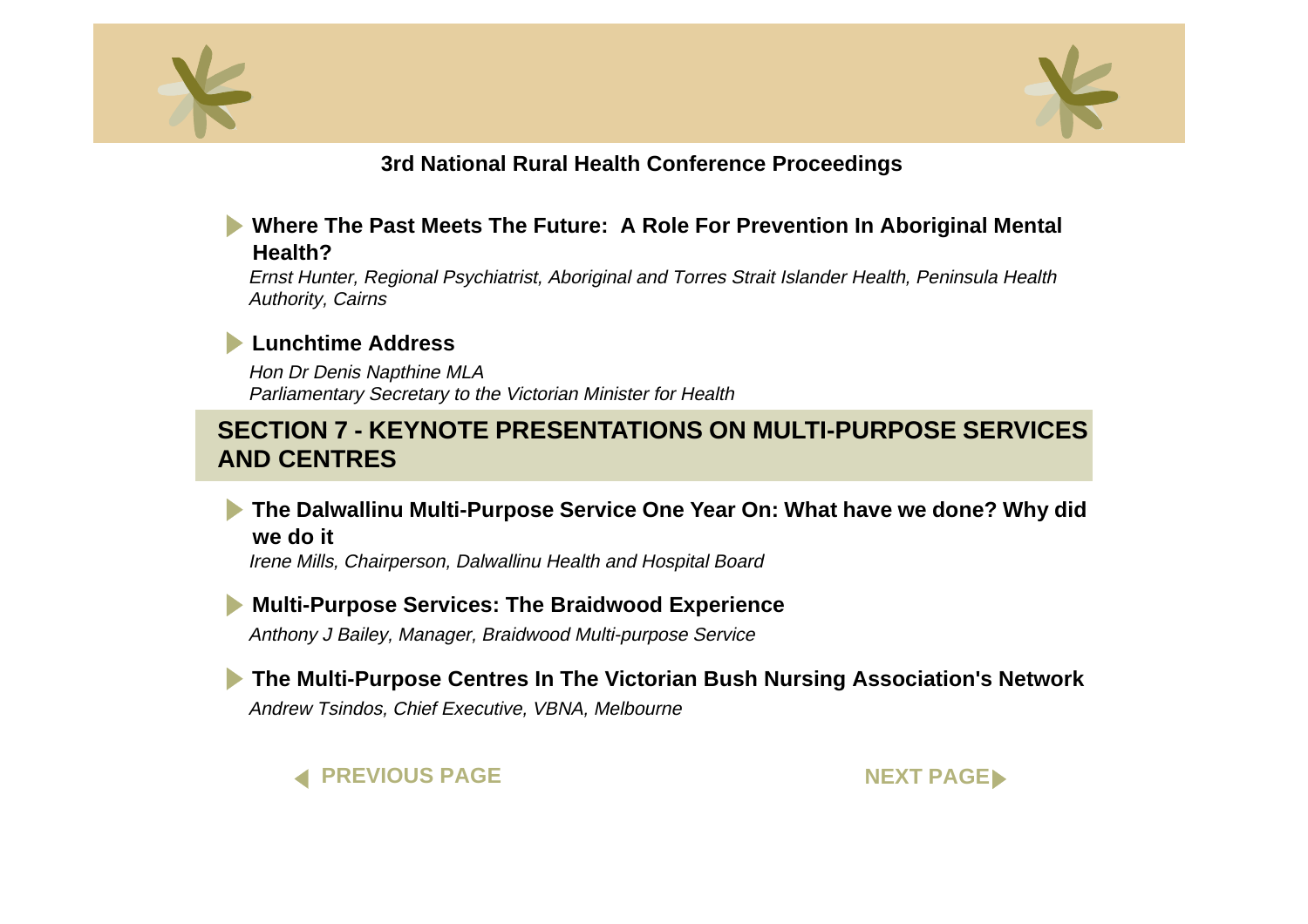<span id="page-6-0"></span>



# **[Nganampa Health Council As A Multi Purpose Service](#page-0-0)**

John Lawrence, Health Services Co-ordinator Mandy Pusmucams, Project Officer Nagampa Health Council, Umuwa, South Australia

# **[Responding To The MPS Challenge](#page-0-0)**

Dr John Dunn, Senior Lecturer, Dept of Education, University of South Australia

# **[The Multi-Purpose Service Initiative As An Example Of Flexible Service Provision](#page-0-0)**

Dale Stevenson, Assistant Secretary, Quality Assurance and Access Branch, Dept of Human Services and Health

# **SECTION 8 - KEY CHANGES IN RURAL HEALTH IN THE STATES AND THE NORTHERN TERRITORY**

# **[Papers](#page-0-0)**

Jon Blackwell, Director Rural Health Policy Unit Country Health Services South Australia Peter Brown, Assistant General Manager Rural Health and Direct Services NSW Department of Health Denise Degn, Director, Rural Health Policy Unit, Queensland Health

Dr Dayalan Devanesen, Director Community Health Program Northern Territory Department of Health and Community Services

Pip Leedham, Manager, Planning and Development (North) Department of Community and Health Services, Tasmania

Ralph McLean, Manager Hospitals Section, Planning and Development Branch, Acute Health Services Division, Department of Health and Community Services, Victoria

Kim Snowball, Director Rural Health Policy Health Department of Western Australia



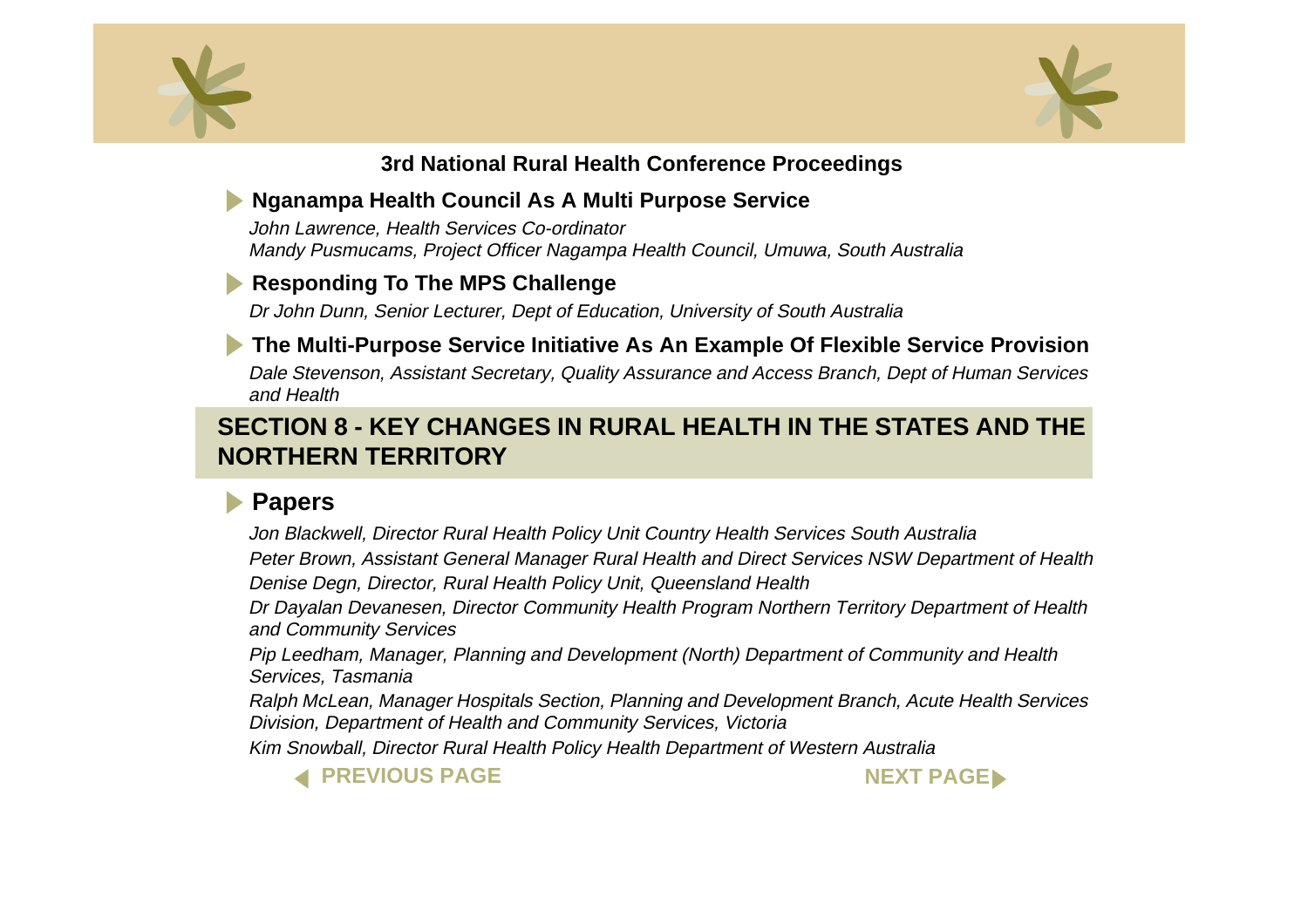<span id="page-7-0"></span>



# **SECTION 9**

### **[Rural Health Policies: The Priorities For Attention And Their Implications Fo](#page-0-0)r Workable Recommendations**

Assoc. Prof. John S Humphreys, Dept of Geography & Planning, University of New England

**[Remote Area Health Services In The Northern Territory: Matching Resources To Needs](#page-0-0)** Dr Robyn McDermott, Australian Rural Health Research Institute, Menzies School of Health Research, Alice Springs

**[How I See It And What Our Recommendations Should Attempt To Achiev](#page-0-0)e** Margaret Brown, Convenor, Rural and Remote Consumer Health Network

**[Perspectives On Conference's Recommendations](#page-0-0)**

Dr David Rosenthal, President, Rural Doctors Assoc. of Australia

**[Community Values, Equity And Justic](#page-0-0)e** Prof. Gavin Mooney, CHERE, University of Sydney

# **[Closing Address](#page-0-0)**

Hon Ken Hayward MLA, Queensland Minister for Health

# **[Closing Comments](#page-0-0)**

Sabina Knight, Chairperson, NRHA

**[PREVIOUS PAGE](#page-6-0) [NEXT PAGE](#page-8-0)**

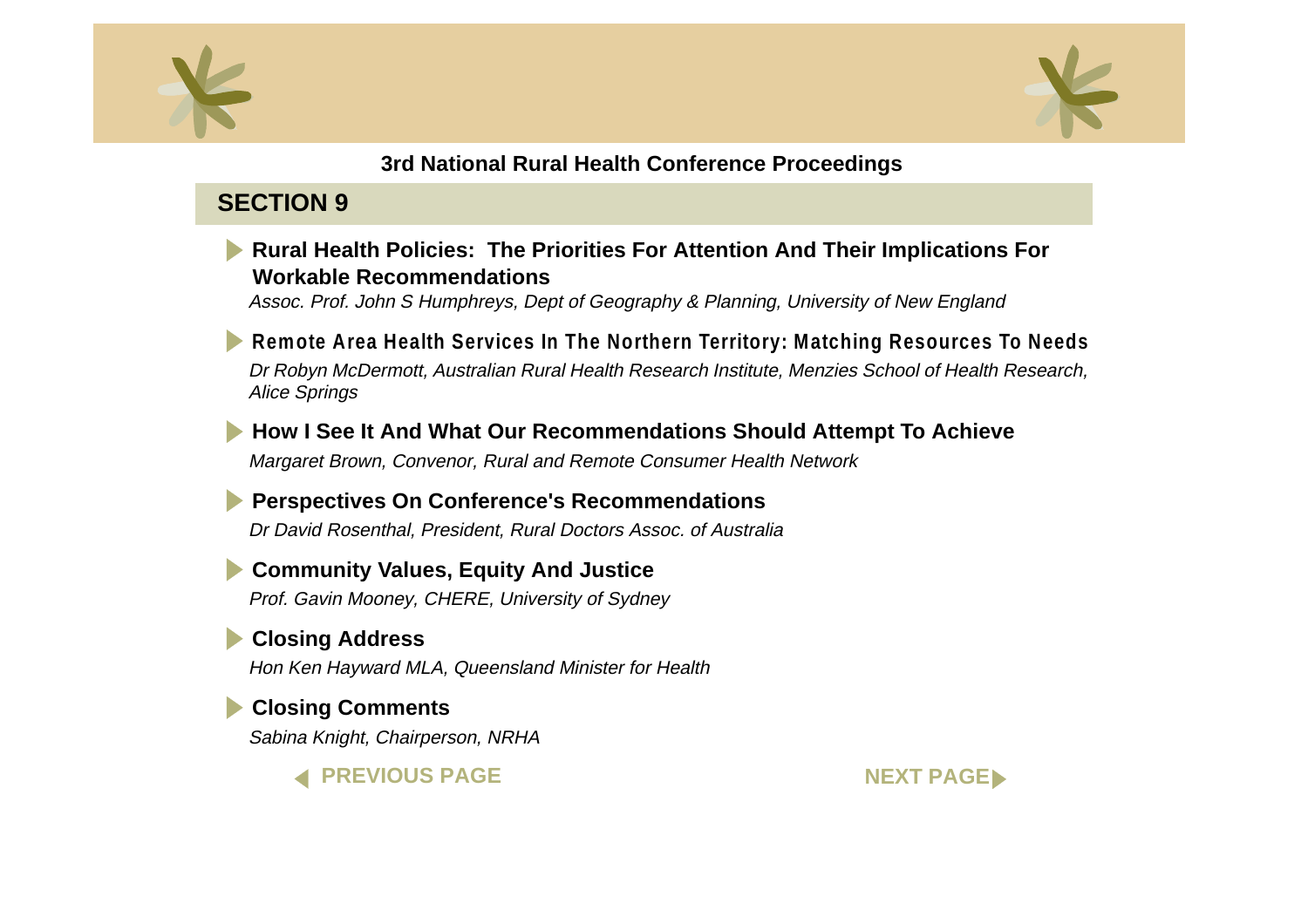<span id="page-8-0"></span>



# **SECTION 10 - PAPERS FROM THE ADDITIONAL WORKSHOPS**

### **[1. Recruitment Of Rural Students To The Health Professions](#page-0-0)**

Jan Jones and Ann Stradley, Senior Policy Officers, Queensland Health, Rural Policy Unit, Brisbane

### **[2. Extending To The Bush A National Multi-Disciplinary Education Program O](#page-0-0)n Child Health**

Dr Hubert Van Doorn, Director, Australian Paediatric Review Training Program Hilary Russell, Centre for Community Child Health, Royal Children's Hospital, Melbourne

### **[3a. Aboriginal Cultural Awareness Program \(ACAP](#page-0-0))**

Maria Palmer-Thompson and John Wakerman, Alice Springs Rural District, NT Dept of Health and Community Services

# **[3b. Strategies For Facilitating Community Control Within The Public Secto](#page-0-0)r**

John Wakerman, Helen Stuart and Pat Field, Alice Springs Rural District, NT Dept of Health and Community Services

### **[Aboriginal And Torres Strait Islander Health Curriculum Design Project: Steering](#page-0-0) Committee Summary**

Les Collins, Project Officer Neil Beaton, Medical Advisor



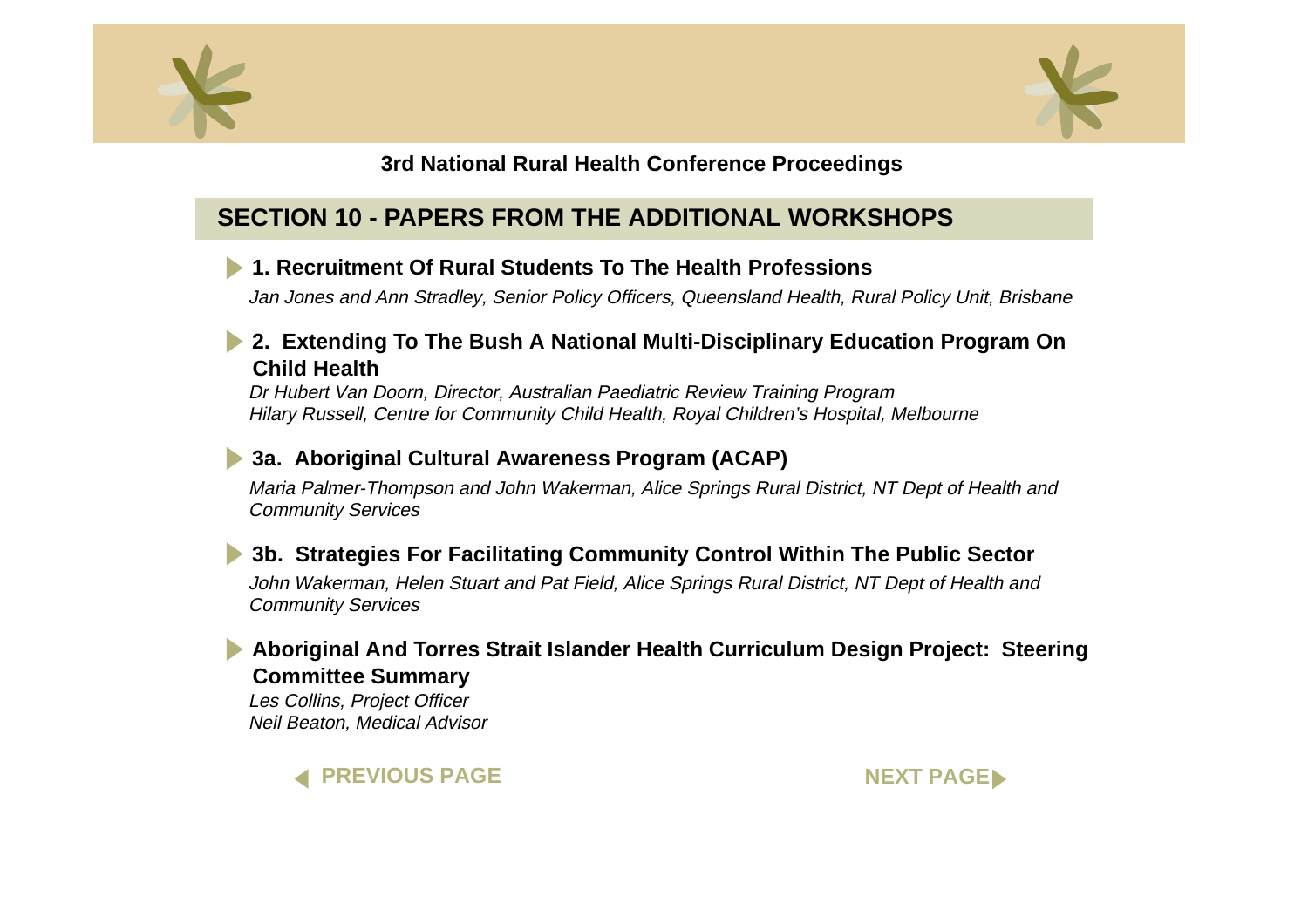<span id="page-9-0"></span>

**National Rural Health Alliance** 



#### **3rd National Rural Health Conference Proceedings**

# **SECTION 11 - CONTRIBUTED PAPERS**



# **[Improved Breast Feeding Retention Rates Associated With Postnatal Materna](#page-0-0)l Oral Zinc Supplementation**

Alison Barker-Vile, Maternal and Child Nurse, Tallangatta, Victoria

# **Rural General Practitioner Involvement In Critical Care**

L Beeney, P Hungerford, S Guider, J Trollor Rural Training Unit and Emergency Dept. Tamworth Base Hospital

**[National Women's Health Program In Country South Australi](#page-0-0)a** Jeanette Brown, Country Health Services Division, SA Health Commission

**[Health & Health Care In An Isolated Northern Territory Community](#page-0-0)** Dr P Brown, Numbulwar, NT



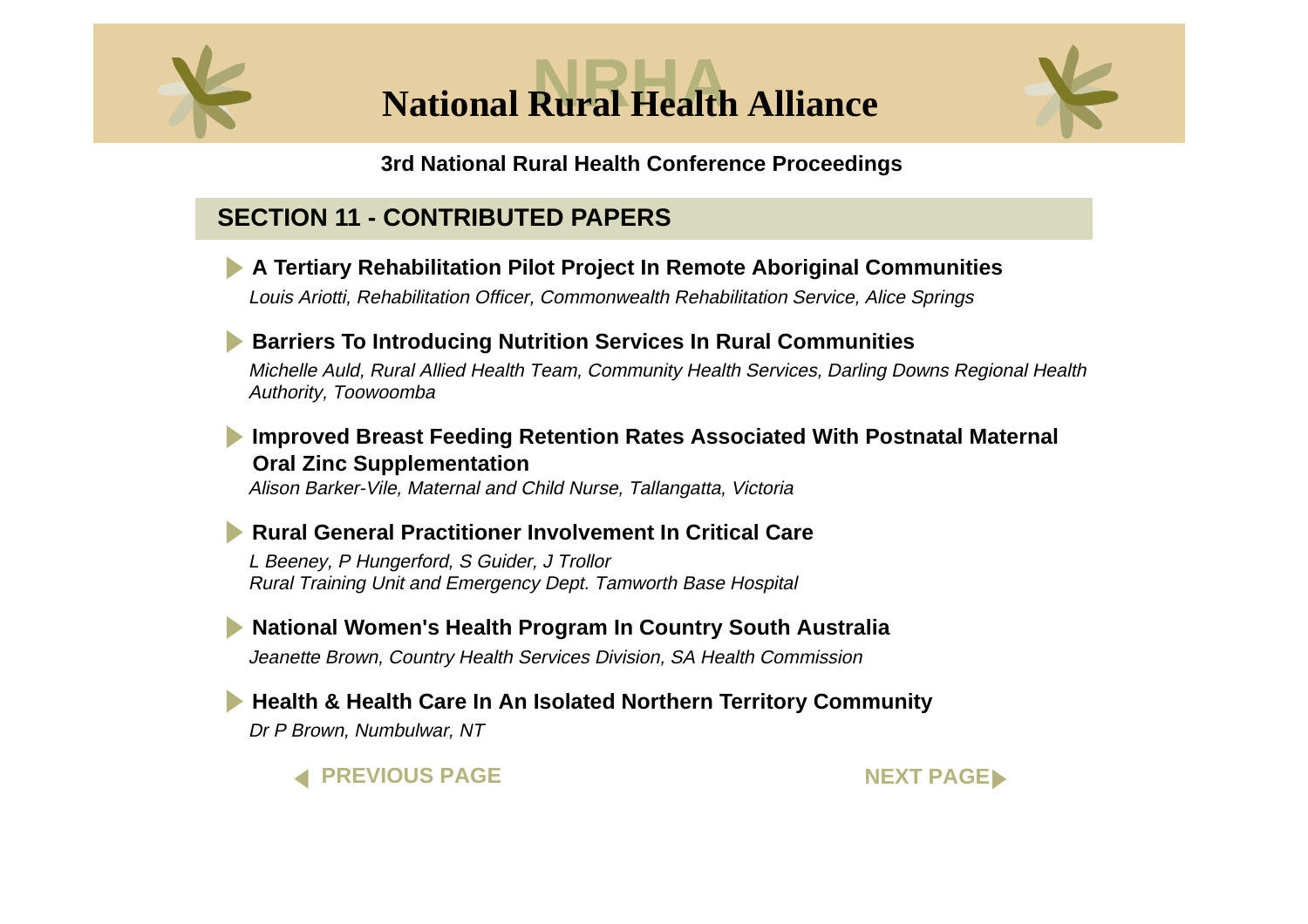<span id="page-10-0"></span>



#### **[Access To Health Care In Remote Regions: A Critique Of The Patient's Assistance](#page-0-0)  Travel Scheme**

Elisabeth Burrell, Health Consumers Council, WA

#### **[Agro-Culture And Ager-Violence](#page-0-0)**

Betty Carrasco, Senior Lecturer, School of Nursing, La Trobe University, Albury-Wodonga Campus

#### **[A Progress Report On The General Practice Rural Incentives Program Evaluation](#page-0-0) Strategy**

Dr Steve Clark, Director, Rural Health Training Unit, Townsville

#### **[Postpartum Stress Syndrome - Fact Or Fallacy](#page-0-0)?**

Majorie Cuthbert, Health Care Consultant, Wodonga

### **[School Injuries: A Profile Of Injuries Occurring At A Rural Primary School I](#page-0-0)n North East Victoria**

Neil Duggan, Community Health Worker, Glenrowan, Victoria

### **['Paddock To Campus' Rural Practice Training Unit - Modbury High School And](#page-0-0) Undergraduate Programs**

Dr David Gill, Director Jenny Tonks, Programmes Coordinator, Rural Practice Training Unit, Modbury Hospital, SA



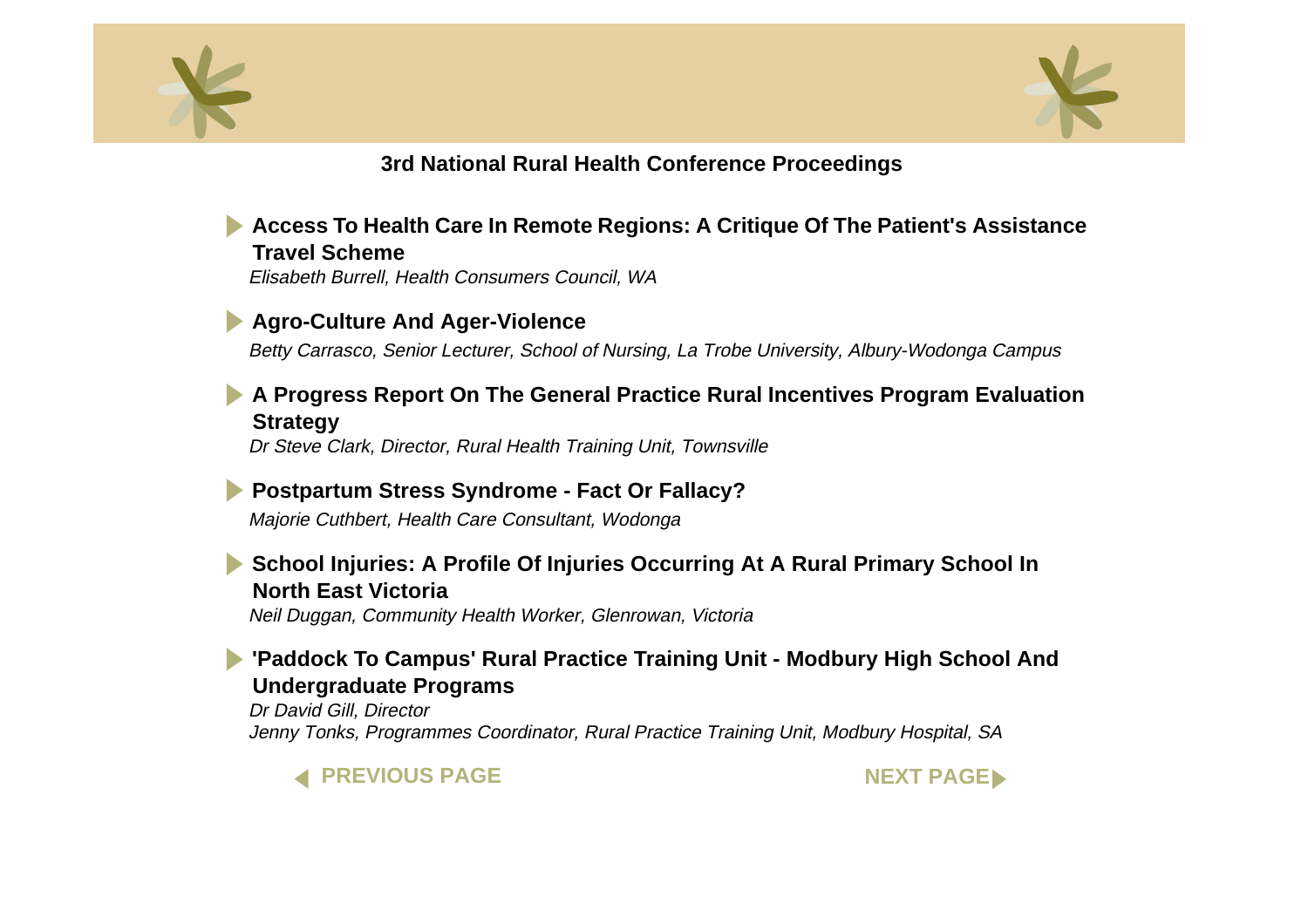<span id="page-11-0"></span>



#### **[Community Based Vocational Rehabilitation Opportunities For People With A](#page-0-0) Severe Disability In Rural Communities**

Ruth Grayson, Severe Disabilities case Worker/Occupational Therapist, Commonwealth Rehabilitation Service, Lismore, NSW

**[Delivering Across-Discipline Education Through Rural Health Training Units](#page-0-0)** Dr Ross Hartley, Director, Rural Health Education and Research centre, Tamworth, NSW

# **[Ruralising The Undergraduate Medical Curriculum: A Grass Roots Approac](#page-0-0)h**

R Hays, D Price, M Jelbart, D Saltman North Queensland Clinical School, University of Queensland, Townsville

# **[Taking Care Of Me: A Caring For The Carer Program For Rural Health Nurses](#page-0-0)**

Lynn Hemmings, Executive Director, Riverina Rural Health Training Unit, Wagga Wagga

# **[General Practice Rural Incentives Program](#page-0-0)**

Linda Holub, Director, Rural Incentives Section, General Practice Branch, Dept of Human Services and Health, Canberra

### **[A Woman's Experience When Her Husband Sustains A Farm Injury A Qualitativ](#page-0-0)e Research Project**

Mary Hoodless, Andrea Herrin, Desley Joyce, Christine Simpson, Ann Turnbull



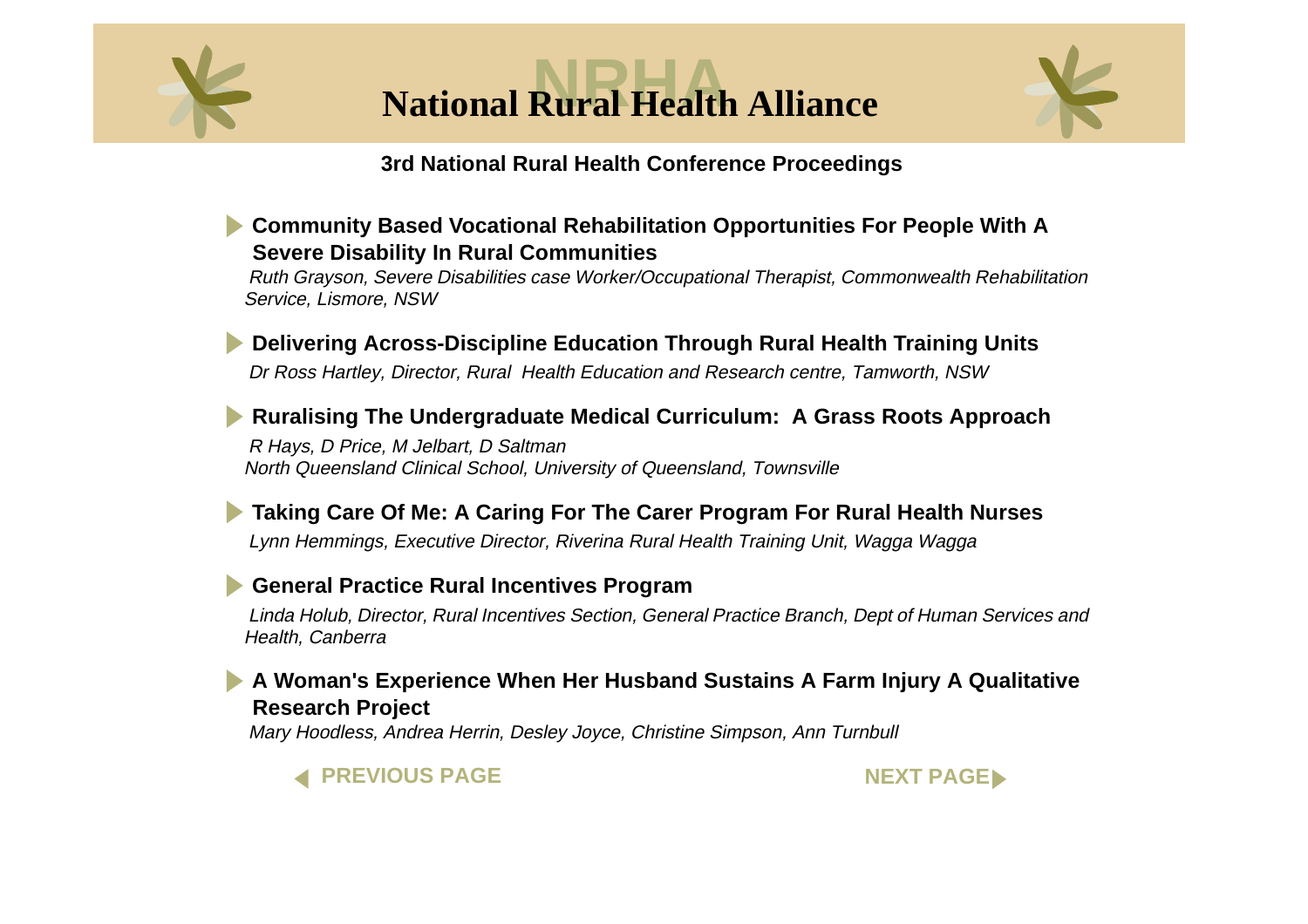<span id="page-12-0"></span>

**National Rural Health Alliance** 



### **3rd National Rural Health Conference Proceedings**

**[Health Service Provision From The Tasman Peninsula](#page-0-0)** Dr Stephen Ireland, Dr Pamela Ireland, Nubeena, Tasmania **[All In A Day's Work: Comparative Case Studies In The Management Of Nursin](#page-0-0)g Care In A Rural Community**

Prof. Dirk Keyzer, School of Nursing, Deakin University, Warrnambool, Victoria

**[Difficulties Experienced By A Rural Hospital](#page-0-0)** Valerie Lang, Lismore, Victoria

**[Early Discharge](#page-0-0)** Sylvia Laxton OAM, National President, CWA of Australia

### **[Stresses On Rural Communities](#page-0-0)**

David Leech, Social Worker and Dr John Walters Warwick Medical Centre, QLD

# **[Community Health Pharmacy](#page-0-0)**

Patrick Mahony, Community Pharmicist, Manilla, NSW

**[Community Pharmacists' Role In Medication Managemen](#page-0-0)t**

Patrick Mahony, Community Pharmicist, Manilla, NSW



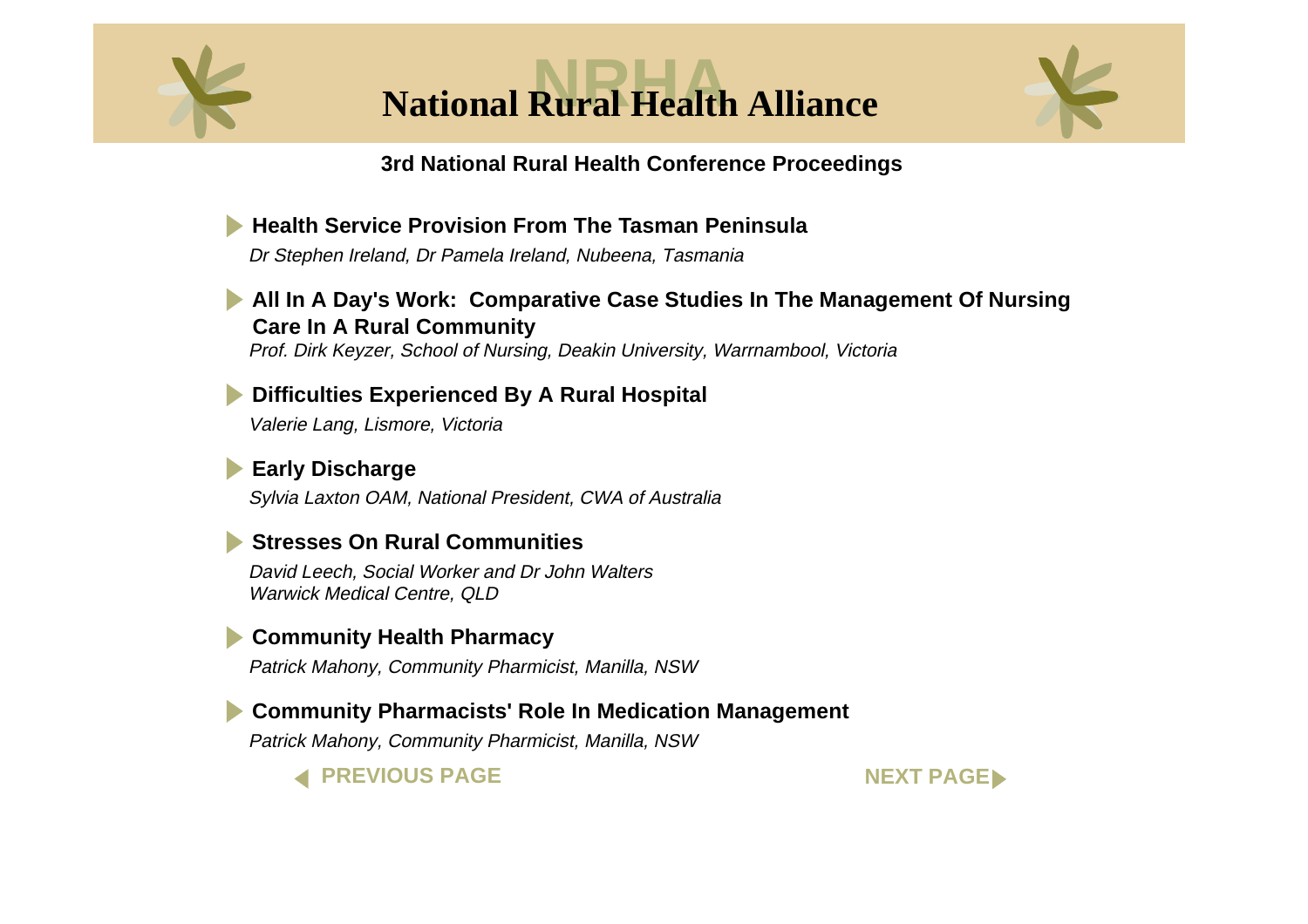<span id="page-13-0"></span>



**[Bush Practice At Northern Territory University: An Educational, Financial An](#page-0-0)d Political Tale**Janie Mason, Health Sciences, NT University, Darwin

**[Building Health Into Our Buildings](#page-0-0)** Thomas Moritz, Electrical Engineer, Environmental Consultant, Cheshunt, Victoria

**[Information Services For Rural Health: The Bibliography Of Rural Health](#page-0-0)** Anna Nichols, Dept. of Social and Preventative Medicine, University of QLD, Brisbane

**[Information Services For Rural Health: The Rural Research Profile, 1994](#page-0-0)** Anna Nichols, Dept. of Social and Preventative Medicine, University of QLD, Brisbane

**[Man The Machine: Research Into Rural Men's Health](#page-0-0)**Bill O'Hehir, Psychologist, Mount Gambier, SA

**[Impact Of Rural Health Changes In South Australi](#page-0-0)a** Jan Sneyd, Chairman, Upper and Mid North Rural Justice Committee, Booleroo Centre, SA

**[The Bachelor Of Indigenous Health Studies Program](#page-0-0)** Irene Stein, Dept of Nursing, University of Wollongong Russell Gluck, Aboriginal Education Centre, University of Wollongong



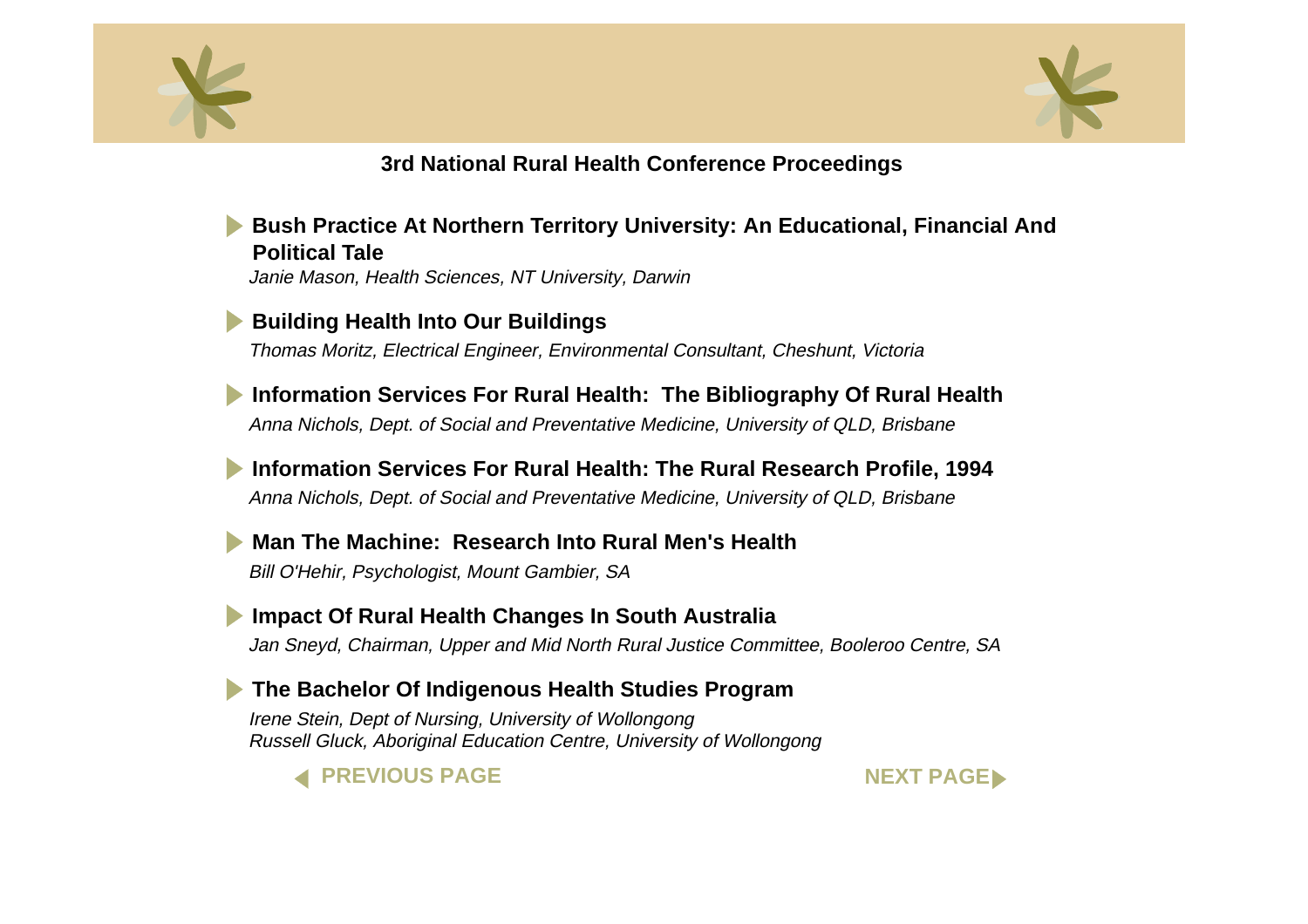<span id="page-14-0"></span>



### **[The Best For The Bush](#page-0-0)**

Allan Thomson, Executive Director, Australian Council of the Royal Flying Doctor Service of Australia, **Svdnev** 

#### **[Mental Health Training For Rural Health Workers](#page-0-0)**

Judy Tilley and Judy Muirhead, Mackay Mental Health Services, Queensland

#### **[Continuing Education In Emergency Medicine For Rural General Practitioners](#page-0-0)**

Dr Helen Tolhurst, Dr Graeme Choat, Jenny Williams, Hunter Rural Division of General Practice, Cessnock, NSW

#### **[Assisting Farmers With Disabilities To Return To Wor](#page-0-0)k**

Cam Wright, Rehabilitation Counsellor, Commonwealth Rehabilitation Service, Gympie, QLD

# **SECTION 12PAPERS FROM THE WALL POSTERS**

**[Community Liaison Pharmacy At A Regional Base Hospit](#page-0-0)al**

**[Rural General Practice Term Education Release Program](#page-0-0)**

**[Rural Pharmacists Australia \(RPA\) Special Interest Group \(SIG](#page-0-0))**

**[PREVIOUS PAGE](#page-13-0) AND REXT PAGE**